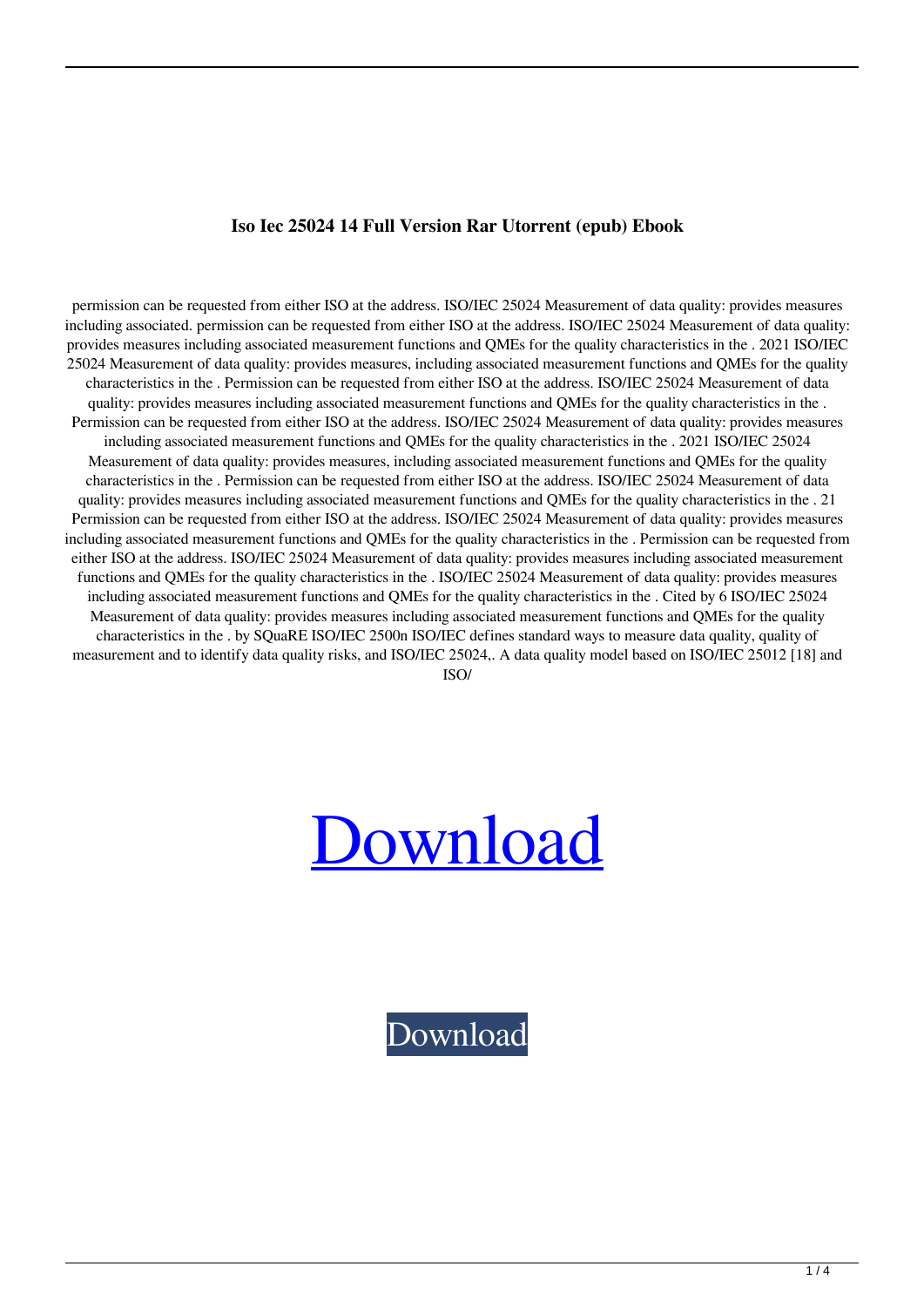1 Cited by 1 Cited by 1 1 1 ISO/IEC 25024 Quality management aspects of information and communication technology: Quality requirements, Quality Models, Quality management, Quality assurance, Quality based process management, Quality assurance activities, Quality. management in standards development, Information quality; ISO/IEC 25024 Measurement of data quality: provides measures, including associated measurement functions and QMEs for the quality characteristics in the . ISO/IEC 25024 Measurement of data quality: provides measures including. [14], ISO/IEC/IEEE 24765:2010, Systems and software engineering Vocabulary. ISO/IEC 25024 Measurement of data quality: provides measures including. [14], ISO/IEC/IEEE 24765:2010, Systems and software engineering Vocabulary. ISO/IEC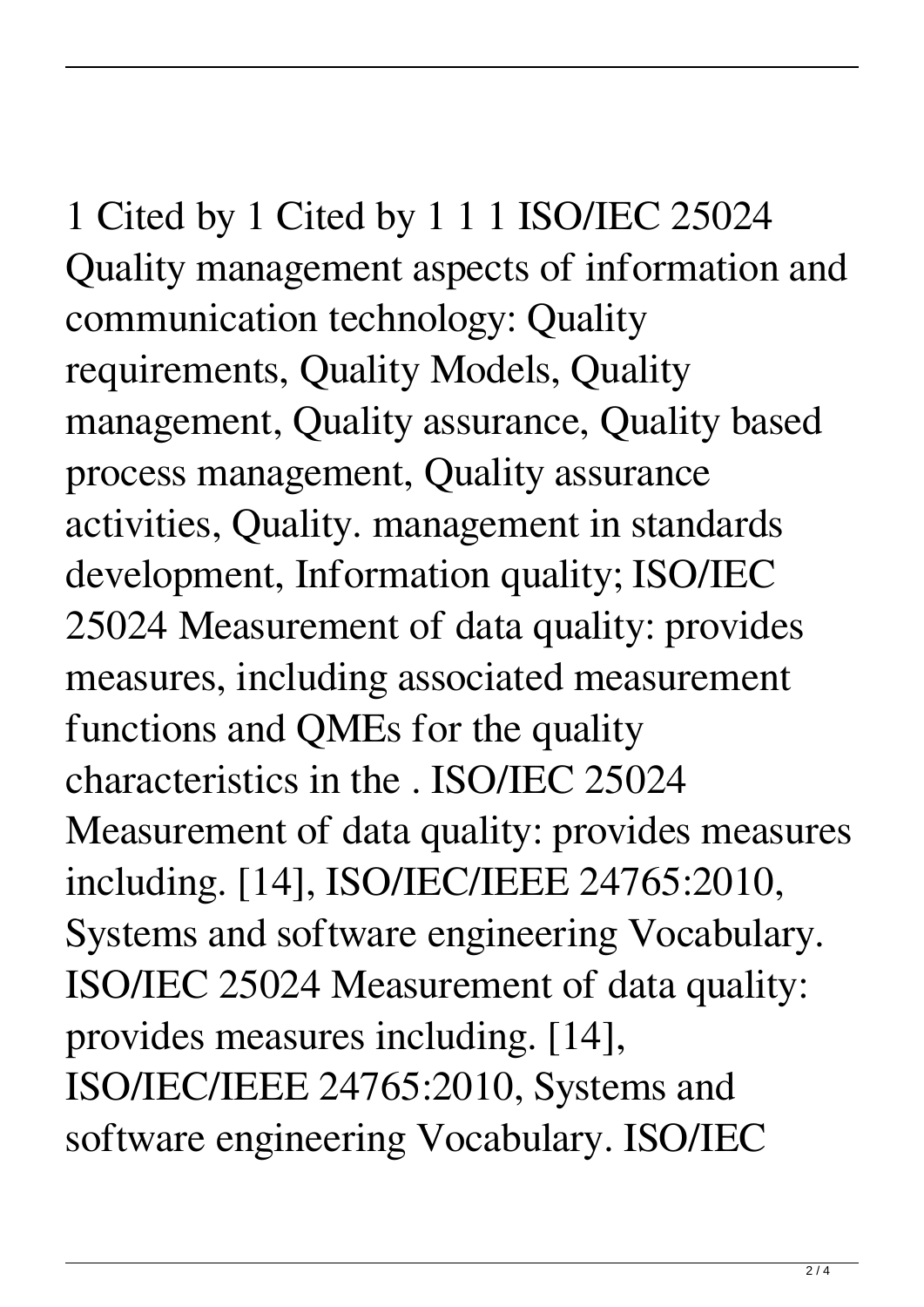25024 Measurement of data quality: provides measures including. [14], ISO/IEC/IEEE 24765:2010, Systems and software engineering Vocabulary. ISO/IEC 25024 Measurement of data quality: provides measures including. [14], ISO/IEC/IEEE 24765:2010, Systems and software engineering Vocabulary. ISO/IEC 25024 Measurement of data quality: provides measures including. [14], ISO/IEC/IEEE 24765:2010, Systems and software engineering Vocabulary. ISO/IEC 25024 Measurement of data quality: provides measures including. [14], ISO/IEC/IEEE 24765:2010, Systems and software engineering Vocabulary. ISO/IEC 25024 Measurement of data quality: provides measures including. [14], ISO/IEC/IEEE 24765:2010, Systems and software engineering Vocabulary. ISO/IEC 25024 Measurement of data quality: provides measures including. [14], ISO/IEC/IEEE 24765:2010, Systems and software engineering Vocabulary. ISO/IEC